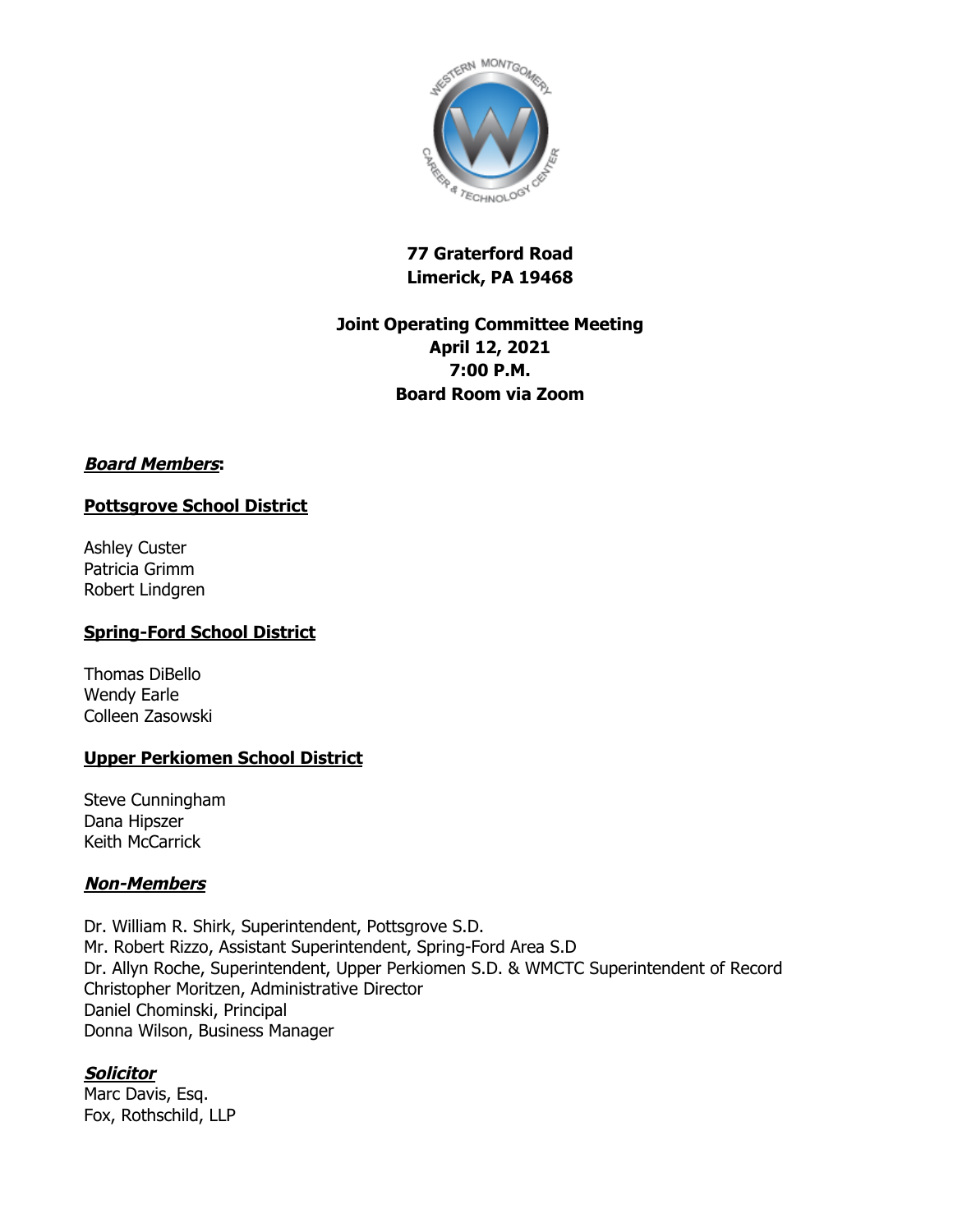## **AGENDA**

## **I. Call to Order**

- A. Pledge of Allegiance
- B. Approval of JOC Minutes of March 1, 2021 Meeting **(Appendix A)**

## **II. Administrative Director Discussion/Information Items**

- A. General Update
- B. Skills Competition Results **(Appendix B)**

## **III. Public Comments on Agenda Items**

### **IV. Presentations**

## **V. Committee Reports**

- A. Superintendent of Record's Report Dr. Allyn Roche
- B. Business Manager's Report Ms. Donna Wilson
- C. Principal's Report Mr. Dan Chominski
- D. Board Secretary's Report Mr. Keith McCarrick
- E. Solicitor's Report Mr. Marc Davis, Esq.

## **VI. Action Agenda**

- A. Personnel:
	- 1. Appointments:

The Administration recommends approving the appointment of Shannon Quinones as Custodian, effective March 10, 2021. Compensation is set at \$16.60/hr with benefits.

2. Mentoring:

The Administration recommends approving a \$500.00 Mentor Stipend for Angela Reichert, Cosmetology Instructor, Mentor to Zack Woodruff, Computer Information Systems Instructor.

3. Spring Automotive Classes:

The Administration recommends approving the following classes:

● Pennsylvania State Inspection - 4/12, 4/14, 4/19, 4/21 6:00 - 9:00PM 4/27, 4/29, 5/4, 5/6 6:00 - 9:00PM

Motion by \_\_\_\_\_\_\_\_\_\_\_\_\_\_\_\_\_\_\_\_\_\_\_\_\_\_\_\_\_\_\_\_\_, seconded by \_\_\_\_\_\_\_\_\_\_\_\_\_\_\_\_\_\_\_\_\_\_\_\_\_\_\_\_ to: approve Appointments as presented.

## B. Finance: **(Appendices C and D)**

1. Building Assessment Proposal:

The Administration recommends approving the attached Gilbert Architects Inc. Building Assessment for 5, 10, and 15-year recommendations, proposed for the amount of \$11,375.00, as shown in Appendix C.